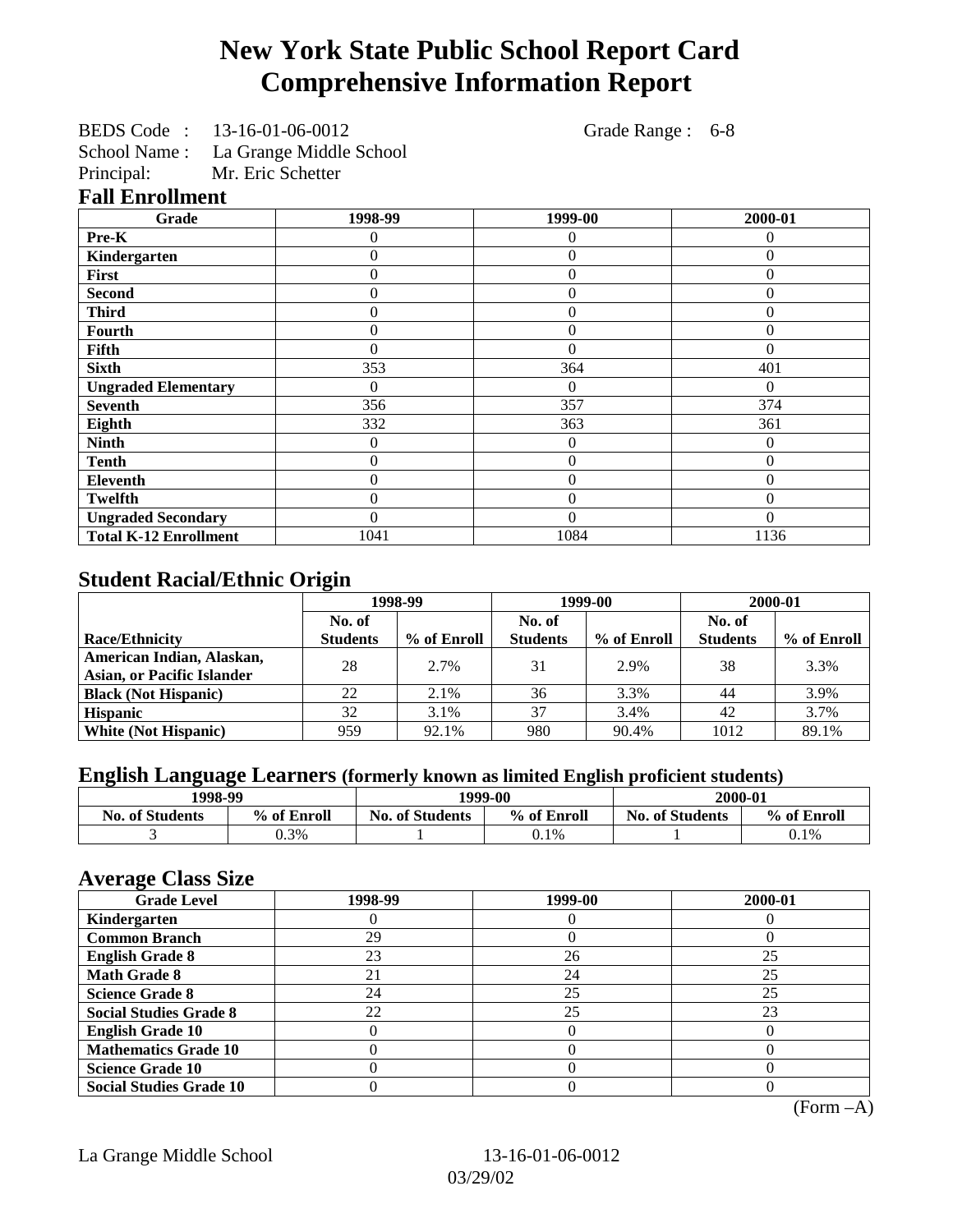### **District Need to Resource Capacity Category**

| <b>N/RC Category</b> | <b>Description</b>                                                  |
|----------------------|---------------------------------------------------------------------|
|                      | This is a school district with average student needs in relation to |
|                      | district resource capacity.                                         |

#### **Similar School Group and Description**

| <b>Similar School Group</b> | <b>Description</b>                                                     |
|-----------------------------|------------------------------------------------------------------------|
|                             | All schools in this group are middle level schools in school districts |
|                             | with average student needs in relation to district resource capacity.  |
|                             | The schools in this group are in the lower range of student needs for  |
|                             | middle level schools in these districts.                               |

**All schools within the same N/RC category are divided into three similar groups defined by the percentage of students in the school who are eligible for the free lunch program and/or who are English Language Learners (formerly known as Limited English proficient).**

#### **Attendance and Suspension**

|                               | 1997-98         |         |                 | 1998-99 | 1999-00         |         |
|-------------------------------|-----------------|---------|-----------------|---------|-----------------|---------|
|                               | No. of          | $%$ of  | No. of          | $%$ of  | No. of          | $%$ of  |
|                               | <b>Students</b> | Enroll. | <b>Students</b> | Enroll. | <b>Students</b> | Enroll. |
| <b>Annual Attendance Rate</b> |                 | 96.0%   |                 | 95.4%   |                 | 95.5%   |
| <b>Student Suspensions</b>    | 41              | $0.0\%$ | 43              | 4.1%    |                 | 5.1%    |

### **Student Socioeconomic and Stability Indicators (Percent of Enrollment)**

|                          | 1998-99 | 1999-00    | 2000-01 |
|--------------------------|---------|------------|---------|
| <b>Free Lunch</b>        | 3.1%    | 3.3%       | 2.9%    |
| <b>Reduced Lunch</b>     | 2.3%    | 2.3%       | .3%     |
| <b>Public Assistance</b> | None    | $1 - 10\%$ | 1-10%   |
| <b>Student Stability</b> | 91-100% | 94%        | 99%     |

#### **Staff Counts**

| <b>Staff</b>                            | 2000-01 |
|-----------------------------------------|---------|
| <b>Total Teachers</b>                   | 79      |
| <b>Total Other Professional Staff</b>   |         |
| <b>Total Paraprofessionals</b>          |         |
| <b>Teaching out of Certification *</b>  |         |
| <b>Teachers with Temporary Licenses</b> |         |

\*Teaching out of certification more than on an incidental basis.

(Form –B)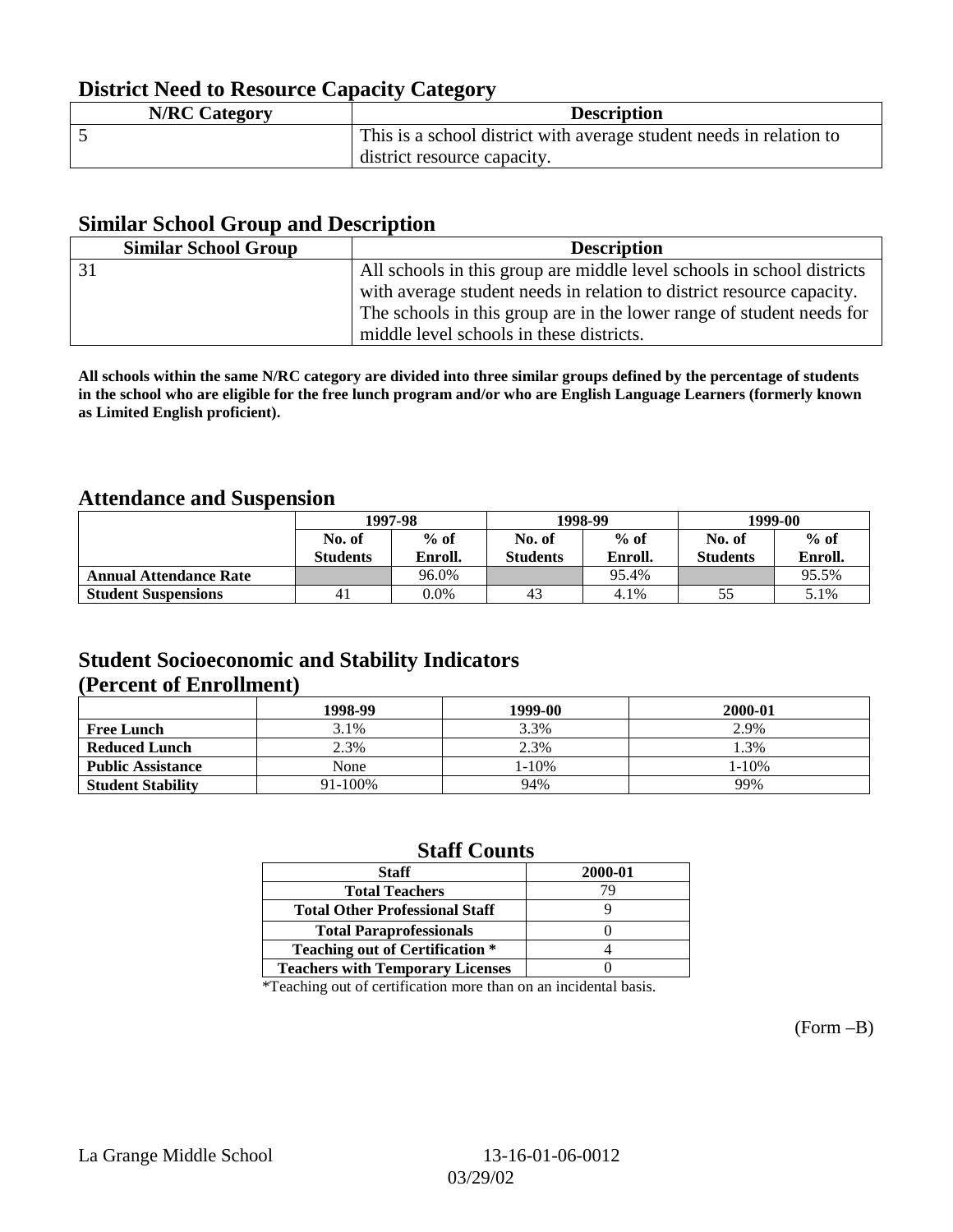## **Second Language Proficiency Examinations**

|                | 1998-99    |           |                   | 1999-00   | 2000-01    |           |
|----------------|------------|-----------|-------------------|-----------|------------|-----------|
| <b>Test</b>    | No. Tested | % Passing | <b>No. Tested</b> | % Passing | No. Tested | % Passing |
| French         |            | 0%        |                   | 0%        |            | 100%      |
| <b>German</b>  |            | 0%        |                   | 0%        | 25         | 84%       |
| <b>Italian</b> |            | 0%        |                   | 0%        | 86         | 99%       |
| Latin          |            | 0%        |                   | 0%        |            | 0%        |
| <b>Spanish</b> |            | 0%        |                   | 0%        | 141        | 96%       |

#### **General Education Students**

#### **Students with Disabilities**

|                | 1998-99           |           |                   | 1999-00   | 2000-01           |           |
|----------------|-------------------|-----------|-------------------|-----------|-------------------|-----------|
| <b>Test</b>    | <b>No. Tested</b> | % Passing | <b>No. Tested</b> | % Passing | <b>No. Tested</b> | % Passing |
| French         | NA                | <b>NA</b> |                   | 0%        |                   | 0%        |
| <b>German</b>  | NA                | NA        |                   | 0%        |                   | 0%        |
| <b>Italian</b> | NA                | NA        |                   | 0%        |                   | 0%        |
| Latin          | <b>NA</b>         | NA        |                   | $0\%$     |                   | 0%        |
| <b>Spanish</b> | NA                | <b>NA</b> |                   | 0%        |                   | 80%       |

**School reports contain data for students with disabilities for the 1999-00 and 2000-01 school years only because of changes in data collection procedures; 1998-99 data do not appear. District reports contain data for all students with disabilities enrolled in the district for the 1998-99, 1999-00 and 2000-01 school years.**

 $(Form - D)$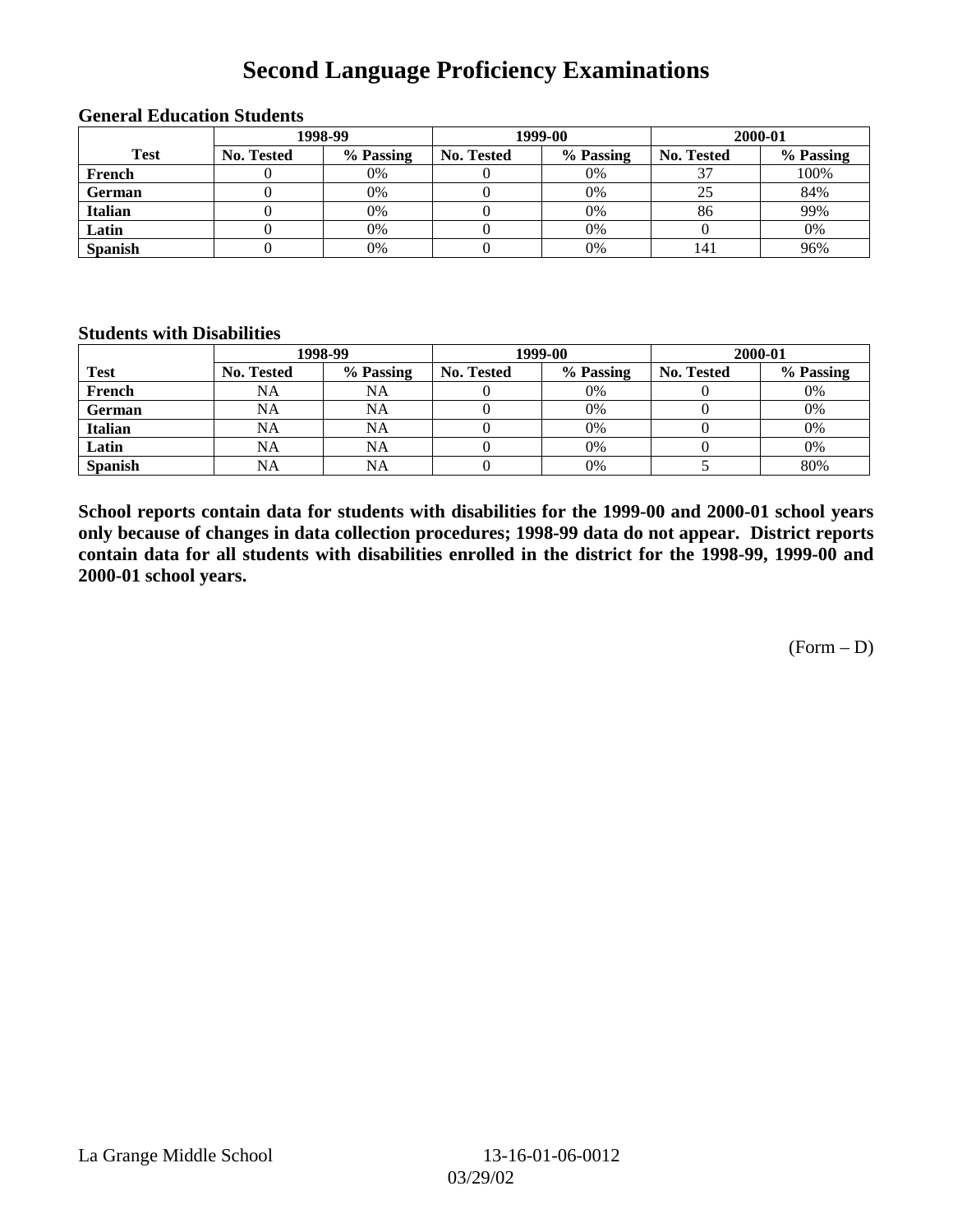# **Regents Examinations**

|                                                             | <b>All Students</b> |                  |                  | <b>Students with Disabilities</b> |                  |                  |  |  |
|-------------------------------------------------------------|---------------------|------------------|------------------|-----------------------------------|------------------|------------------|--|--|
|                                                             | 1999                | 2000             | 2001             | 1999                              | 2000             | 2001             |  |  |
| <b>Comprehensive English</b>                                |                     |                  |                  |                                   |                  |                  |  |  |
| Number Tested                                               | $\theta$            | $\Omega$         | $\boldsymbol{0}$ | $\Omega$                          | $\Omega$         | $\mathbf{0}$     |  |  |
| Number scoring $55 \overline{\text{to } 100}$               | $\mathbf{0}$        | $\mathbf{0}$     | $\Omega$         | $\Omega$                          | $\Omega$         | $\Omega$         |  |  |
| Number scoring 65 to 100                                    | $\overline{0}$      | $\overline{0}$   | $\overline{0}$   | $\overline{0}$                    | $\overline{0}$   | $\boldsymbol{0}$ |  |  |
| Number scoring 85 to 100                                    | $\overline{0}$      | $\overline{0}$   | $\overline{0}$   | $\overline{0}$                    | $\overline{0}$   | $\overline{0}$   |  |  |
| Percentage of Tested Scoring 55-100                         | 0%                  | 0%               | 0%               | 0%                                | 0%               | 0%               |  |  |
| Percentage of Tested Scoring 65-100                         | 0%                  | 0%               | 0%               | 0%                                | 0%               | 0%               |  |  |
| Percentage of Tested Scoring 85-100                         | 0%                  | 0%               | 0%               | 0%                                | 0%               | 0%               |  |  |
|                                                             |                     | Math I           |                  |                                   |                  |                  |  |  |
| Number Tested                                               | 106                 | 93               | 115              | $\overline{0}$                    | $\mathbf{0}$     | $\mathbf{0}$     |  |  |
| Number scoring 55 to 100                                    | 106                 | 93               | 115              | $\overline{0}$                    | $\overline{0}$   | $\boldsymbol{0}$ |  |  |
| Number scoring 65 to 100                                    | 106                 | 93               | 115              | $\mathbf{0}$                      | $\mathbf{0}$     | $\mathbf{0}$     |  |  |
| Number scoring 85 to 100                                    | 86                  | 91               | 107              | $\overline{0}$                    | $\overline{0}$   | $\overline{0}$   |  |  |
| Percentage of Tested Scoring 55-100                         | 100%                | 100%             | 100%             | 0%                                | 0%               | 0%               |  |  |
| Percentage of Tested Scoring 65-100                         | 100%                | 100%             | 100%             | 0%                                | 0%               | 0%               |  |  |
| Percentage of Tested Scoring 85-100                         | 81%                 | 98%              | 93%              | 0%                                | 0%               | 0%               |  |  |
|                                                             |                     | Math A           |                  |                                   |                  |                  |  |  |
| Number Tested                                               | $\boldsymbol{0}$    | $\theta$         | $\boldsymbol{0}$ | $\boldsymbol{0}$                  | $\boldsymbol{0}$ | $\boldsymbol{0}$ |  |  |
| Number scoring $5\overline{5}$ to $100$                     | $\mathbf{0}$        | $\mathbf{0}$     | $\overline{0}$   | $\overline{0}$                    | $\mathbf{0}$     | $\mathbf{0}$     |  |  |
| Number scoring 65 to 100                                    | $\mathbf{0}$        | $\mathbf{0}$     | $\overline{0}$   | $\overline{0}$                    | $\mathbf{0}$     | $\mathbf{0}$     |  |  |
| Number scoring 85 to 100                                    | $\overline{0}$      | $\overline{0}$   | $\overline{0}$   | $\overline{0}$                    | $\overline{0}$   | $\mathbf{0}$     |  |  |
| Percentage of Tested Scoring 55-100                         | 0%                  | 0%               | 0%               | 0%                                | 0%               | 0%               |  |  |
| Percentage of Tested Scoring 65-100                         | 0%                  | 0%               | 0%               | 0%                                | 0%               | 0%               |  |  |
| Percentage of Tested Scoring 85-100                         | 0%                  | 0%               | 0%               | $0\%$                             | 0%               | 0%               |  |  |
| <b>Global Studies (last administered January 2000)</b>      |                     |                  |                  |                                   |                  |                  |  |  |
| Number Tested                                               | $\boldsymbol{0}$    | 0                |                  | $\mathbf{0}$                      | $\boldsymbol{0}$ |                  |  |  |
| Number scoring 55 to 100                                    | $\mathbf{0}$        | $\mathbf{0}$     |                  | $\overline{0}$                    | $\overline{0}$   |                  |  |  |
| Number scoring 65 to 100                                    | $\overline{0}$      | $\overline{0}$   |                  | $\overline{0}$                    | $\overline{0}$   |                  |  |  |
| Number scoring 85 to 100                                    | $\overline{0}$      | $\overline{0}$   |                  | $\overline{0}$                    | $\overline{0}$   |                  |  |  |
| Percentage of Tested Scoring 55-100                         | 0%                  | 0%               |                  | 0%                                | 0%               |                  |  |  |
| Percentage of Tested Scoring 65-100                         | 0%                  | 0%               |                  | 0%                                | 0%               |                  |  |  |
| Percentage of Tested Scoring 85-100                         | 0%                  | 0%               |                  | 0%                                | 0%               |                  |  |  |
| Global History and Geography (first administered June 2000) |                     |                  |                  |                                   |                  |                  |  |  |
| Number Tested                                               |                     | $\boldsymbol{0}$ | $\overline{0}$   |                                   | $\theta$         | $\mathbf{0}$     |  |  |
| Number scoring 55 to 100                                    |                     | $\mathbf{0}$     | $\overline{0}$   |                                   | $\mathbf{0}$     | $\boldsymbol{0}$ |  |  |
| Number scoring 65 to 100                                    |                     | $\overline{0}$   | $\overline{0}$   |                                   | $\overline{0}$   | $\boldsymbol{0}$ |  |  |
| Number scoring 85 to 100                                    |                     | $\overline{0}$   | $\overline{0}$   |                                   | $\overline{0}$   | $\mathbf{0}$     |  |  |
| Percentage of Tested Scoring 55-100                         |                     | 0%               | 0%               |                                   | 0%               | 0%               |  |  |
| Percentage of Tested Scoring 65-100                         |                     | 0%               | 0%               |                                   | $0\%$            | $0\%$            |  |  |
| Percentage of Tested Scoring 85-100                         |                     | 0%               | 0%               |                                   | 0%               | 0%               |  |  |

 $(Form - G)$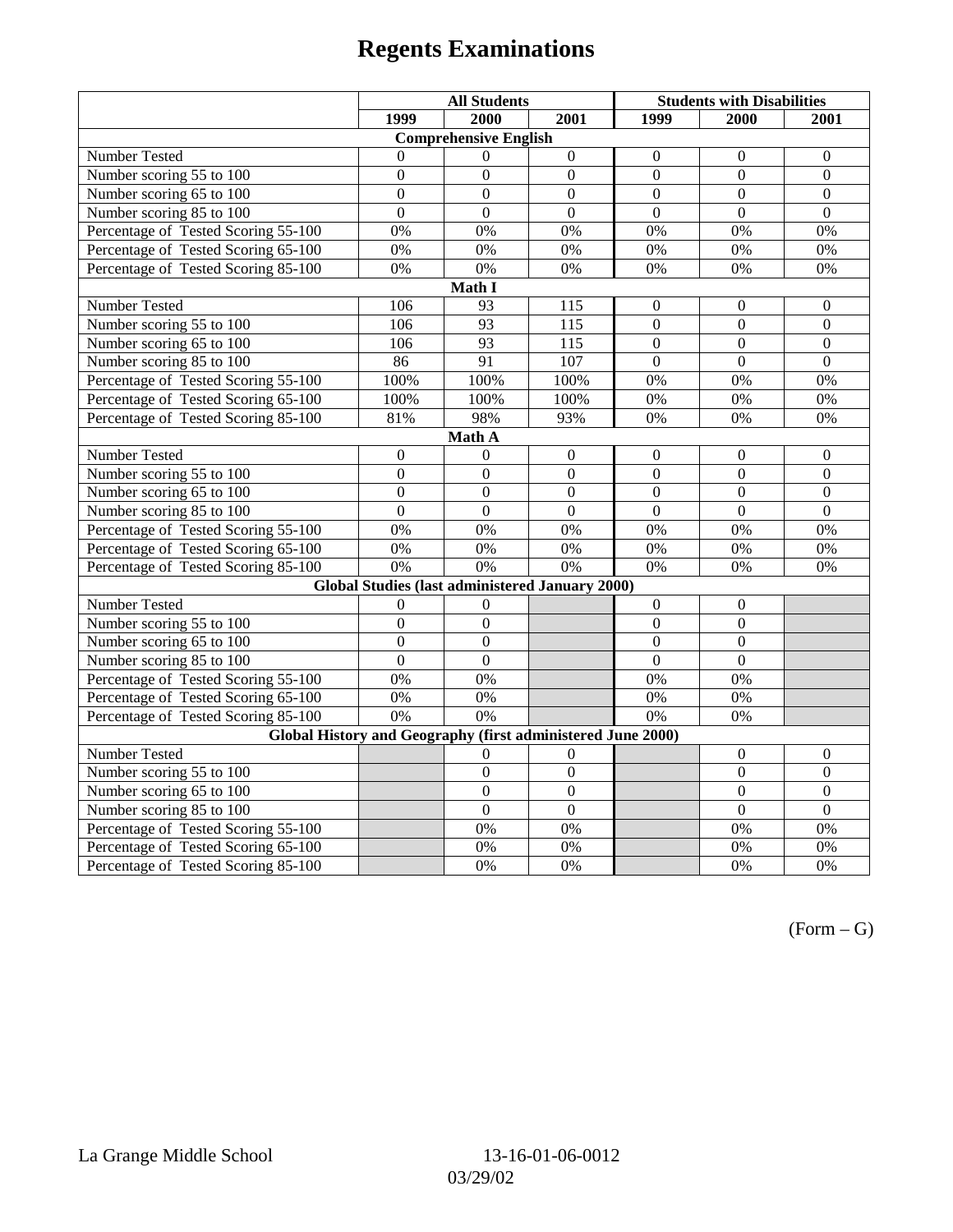# **Average Grade Enrollment**

#### **All Students**

| Year | Grade 9<br><b>Enrollment</b><br>(June) | Grade 10<br><b>Enrollment</b><br>(June) | Grade 11<br><b>Enrollment</b><br>(June) | Grade 12<br><b>Enrollment</b><br>(June) | $AGE^*$ |
|------|----------------------------------------|-----------------------------------------|-----------------------------------------|-----------------------------------------|---------|
| 1999 |                                        |                                         |                                         |                                         | 336     |
| 2000 |                                        |                                         |                                         |                                         | 363     |
| 2001 |                                        |                                         |                                         |                                         | 359     |

\* In schools with no grade 9 - 12 enrollment, AGE is the grade 8 enrollment

#### **Students with Disabilities**

| Year | Grade 9<br><b>Enrollment</b><br>(June) | Grade 10<br><b>Enrollment</b><br>(June) | Grade 11<br><b>Enrollment</b><br>(June) | Grade 12<br><b>Enrollment</b><br>(June) | $AGE^*$ |
|------|----------------------------------------|-----------------------------------------|-----------------------------------------|-----------------------------------------|---------|
| 1999 |                                        |                                         |                                         |                                         | 42      |
| 2000 |                                        |                                         |                                         |                                         | 32      |
| 2001 |                                        |                                         |                                         |                                         |         |

\* In schools with no grade 9 - 12 enrollment, AGE is the grade 8 enrollment

(Form – I)